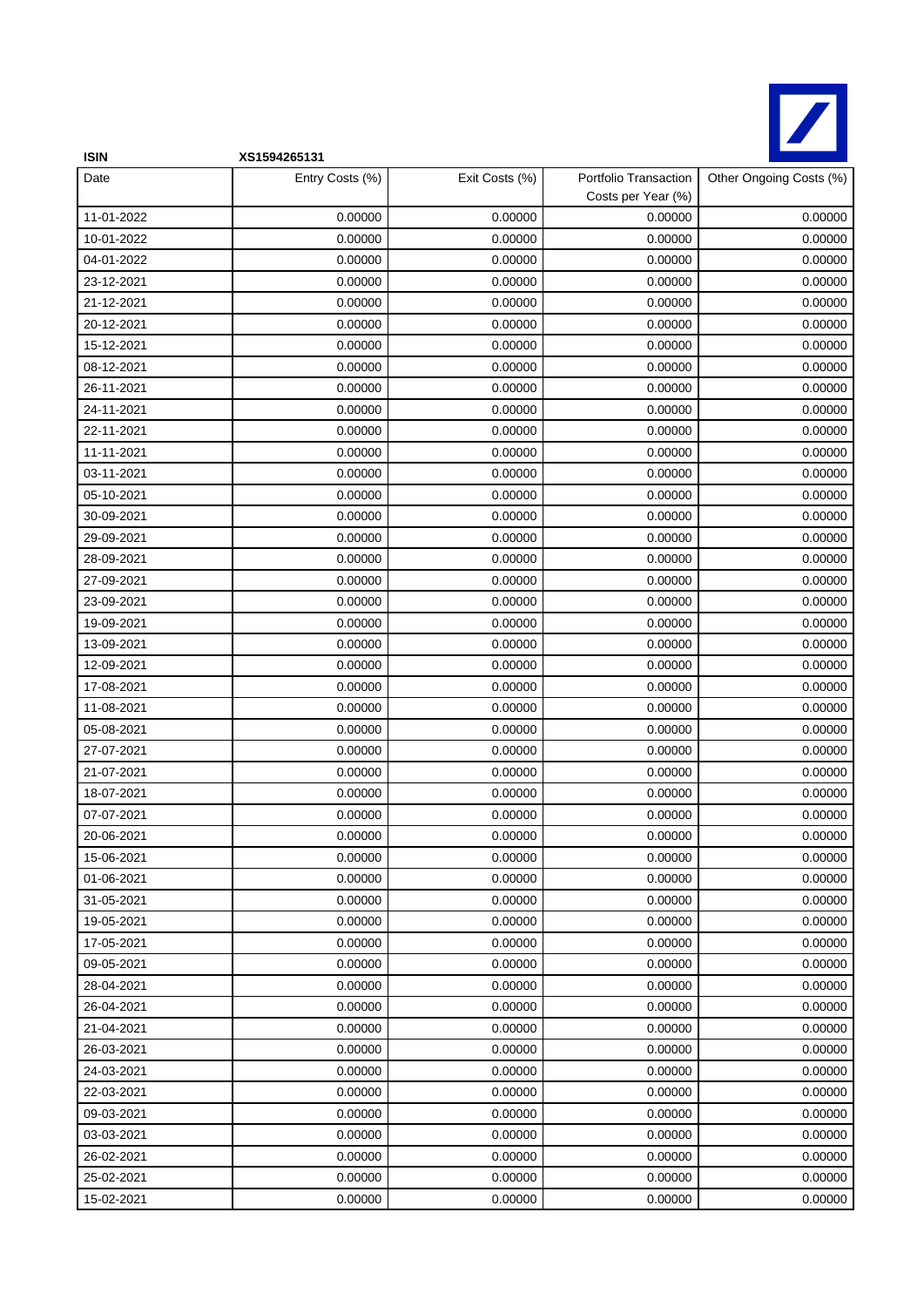| 11-02-2021 | 0.00000 | 0.00000 | 0.00000 | 0.00000 |
|------------|---------|---------|---------|---------|
| 19-01-2021 | 0.00000 | 0.00000 | 0.00000 | 0.00000 |
| 06-01-2021 | 0.00000 | 0.00000 | 0.00000 | 0.00000 |
| 31-12-2020 | 0.00000 | 0.00000 | 0.00000 | 0.00000 |
| 22-12-2020 | 0.00000 | 0.00000 | 0.00000 | 0.00000 |
| 21-12-2020 | 0.00000 | 0.00000 | 0.00000 | 0.00000 |
| 08-12-2020 | 0.00000 | 0.00000 | 0.00000 | 0.00000 |
| 07-12-2020 | 0.00000 | 0.00000 | 0.00000 | 0.00000 |
| 30-11-2020 | 0.00000 | 0.00000 | 0.00000 | 0.00000 |
| 24-11-2020 | 0.00000 | 0.00000 | 0.00000 | 0.00000 |
| 17-11-2020 | 0.08655 | 0.00000 | 0.00000 | 0.00000 |
| 16-11-2020 | 0.07251 | 0.00000 | 0.00000 | 0.00000 |
| 11-11-2020 | 0.14377 | 0.00000 | 0.00000 | 0.00000 |
| 10-11-2020 | 0.05771 | 0.00000 | 0.00000 | 0.00000 |
| 09-11-2020 | 0.34332 | 0.00000 | 0.00000 | 0.00000 |
| 03-11-2020 | 0.46528 | 0.00000 | 0.00000 | 0.00000 |
| 28-10-2020 | 0.70036 | 0.00000 | 0.00000 | 0.00000 |
| 20-10-2020 | 0.56904 | 0.00000 | 0.00000 | 0.00000 |
| 16-10-2020 | 0.68241 | 0.00000 | 0.00000 | 0.00000 |
| 14-10-2020 | 0.55654 | 0.00000 | 0.00000 | 0.00000 |
| 08-10-2020 | 0.46312 | 0.00000 | 0.00000 | 0.00000 |
| 06-10-2020 | 0.56865 | 0.00000 | 0.00000 | 0.00000 |
| 29-09-2020 | 0.69940 | 0.00000 | 0.00000 | 0.00000 |
| 24-09-2020 | 0.80558 | 0.00000 | 0.00000 | 0.00000 |
| 22-09-2020 | 0.65336 | 0.00000 | 0.00000 | 0.00000 |
| 21-09-2020 | 0.63874 | 0.00000 | 0.00000 | 0.00000 |
| 18-09-2020 | 0.47018 | 0.00000 | 0.00000 | 0.00000 |
| 18-08-2020 | 0.37976 | 0.00000 | 0.00000 | 0.00000 |
| 13-08-2020 | 0.52751 | 0.00000 | 0.00000 | 0.00000 |
| 11-08-2020 | 0.39345 | 0.00000 | 0.00000 | 0.00000 |
| 04-08-2020 | 0.53770 | 0.00000 | 0.00000 | 0.00000 |
| 03-08-2020 | 0.61997 | 0.00000 | 0.00000 | 0.00000 |
| 02-08-2020 | 0.72190 | 0.00000 | 0.00000 | 0.00000 |
| 29-07-2020 | 0.58176 | 0.00000 | 0.00000 | 0.00000 |
| 20-07-2020 | 0.41985 | 0.00000 | 0.00000 | 0.00000 |
| 14-07-2020 | 0.55872 | 0.00000 | 0.00000 | 0.00000 |
| 09-07-2020 | 0.67284 | 0.00000 | 0.00000 | 0.00000 |
| 02-07-2020 | 0.57244 | 0.00000 | 0.00000 | 0.00000 |
| 01-07-2020 | 0.65826 | 0.00000 | 0.00000 | 0.00000 |
| 30-06-2020 | 0.77286 | 0.00000 | 0.00000 | 0.00000 |
| 24-06-2020 | 0.70559 | 0.00000 | 0.00000 | 0.00000 |
| 15-06-2020 | 0.62379 | 0.00000 | 0.00000 | 0.00000 |
| 10-06-2020 | 0.66477 | 0.00000 | 0.00000 | 0.00000 |
| 09-06-2020 | 0.55615 | 0.00000 | 0.00000 | 0.00000 |
| 05-06-2020 | 0.61348 | 0.00000 | 0.00000 | 0.00000 |
| 04-06-2020 | 0.76292 | 0.00000 | 0.00000 | 0.00000 |
| 03-06-2020 | 0.92550 | 0.00000 | 0.00000 | 0.00000 |
| 28-05-2020 | 1.11573 | 0.00000 | 0.00000 | 0.00000 |
| 27-05-2020 | 1.30717 | 0.00000 | 0.00000 | 0.00000 |
| 26-05-2020 | 1.63586 | 0.00000 | 0.00000 | 0.00000 |
| 25-05-2020 | 1.83471 | 0.00000 | 0.00000 | 0.00000 |
| 22-05-2020 | 2.06080 | 0.00000 | 0.00000 | 0.00000 |
| 21-05-2020 | 1.93341 | 0.00000 | 0.00000 | 0.00000 |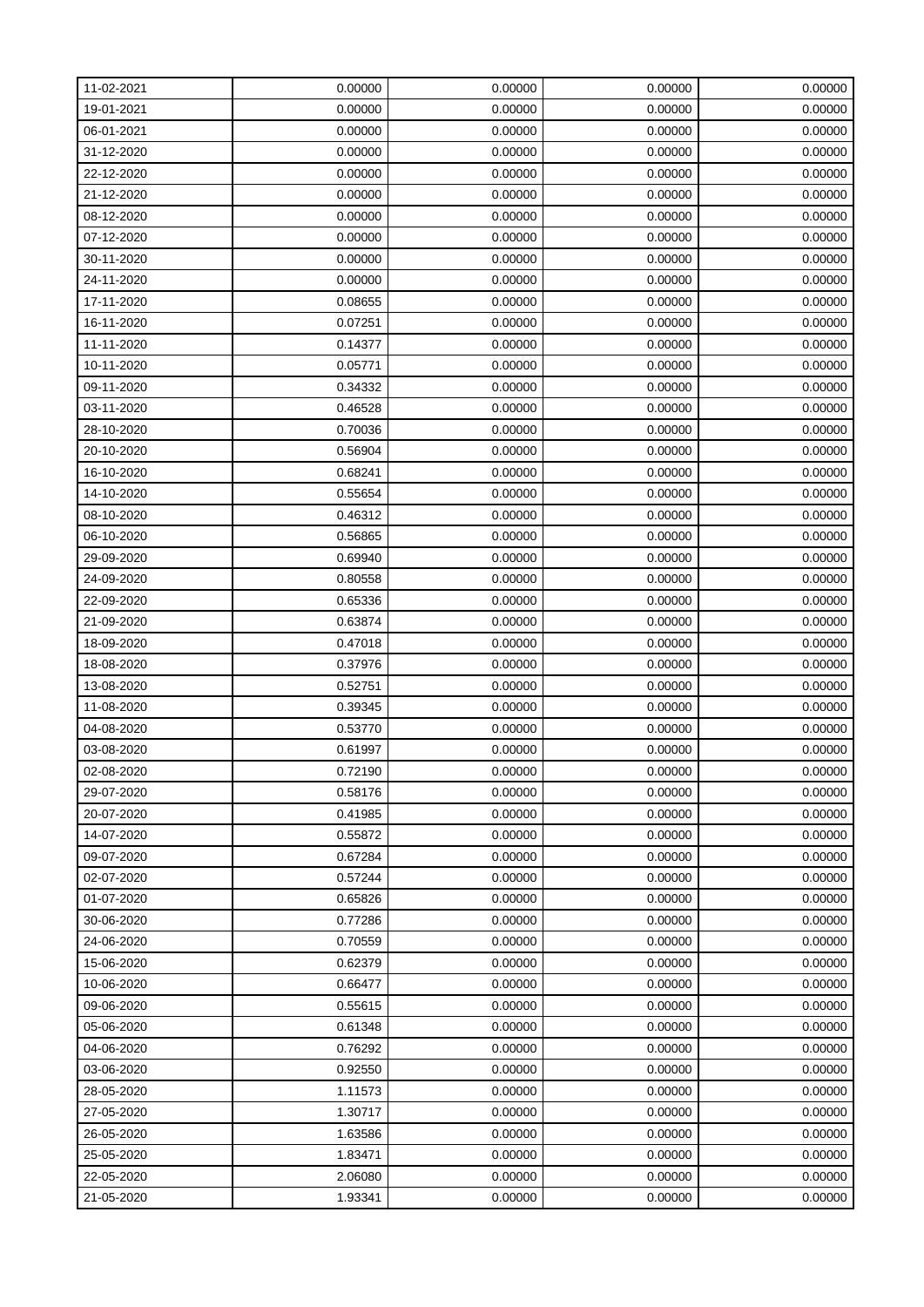| 20-05-2020 | 2.14759 | 0.00000 | 0.00000 | 0.00000 |
|------------|---------|---------|---------|---------|
| 19-05-2020 | 1.75613 | 0.00000 | 0.00000 | 0.00000 |
| 18-05-2020 | 2.01388 | 0.00000 | 0.00000 | 0.00000 |
| 15-05-2020 | 2.14990 | 0.00000 | 0.00000 | 0.00000 |
| 14-05-2020 | 2.58724 | 0.00000 | 0.00000 | 0.00000 |
| 13-05-2020 | 2.33537 | 0.00000 | 0.00000 | 0.00000 |
| 12-05-2020 | 2.13295 | 0.00000 | 0.00000 | 0.00000 |
| 05-05-2020 | 1.99639 | 0.00000 | 0.00000 | 0.00000 |
| 04-05-2020 | 1.79526 | 0.00000 | 0.00000 | 0.00000 |
| 30-04-2020 | 1.56869 | 0.00000 | 0.00000 | 0.00000 |
| 27-04-2020 | 0.00156 | 0.00000 | 0.00000 | 0.00000 |
| 23-04-2020 | 0.00305 | 0.00000 | 0.00000 | 0.00000 |
| 22-04-2020 | 0.00048 | 0.00000 | 0.00000 | 0.00000 |
| 21-04-2020 | 0.00043 | 0.00000 | 0.00000 | 0.00000 |
| 20-04-2020 | 0.00249 | 0.00000 | 0.00000 | 0.00000 |
| 17-04-2020 | 0.00254 | 0.00000 | 0.00000 | 0.00000 |
| 08-04-2020 | 0.00308 | 0.00000 | 0.00000 | 0.00000 |
| 31-03-2020 | 0.00017 | 0.00000 | 0.00000 | 0.00000 |
| 30-03-2020 | 0.00163 | 0.00000 | 0.00000 | 0.00000 |
| 25-03-2020 | 0.00132 | 0.00000 | 0.00000 | 0.00000 |
| 24-03-2020 | 0.00272 | 0.00000 | 0.00000 | 0.00000 |
| 23-03-2020 | 0.00280 | 0.00000 | 0.00000 | 0.00000 |
| 19-03-2020 | 0.00102 | 0.00000 | 0.00000 | 0.00000 |
| 17-03-2020 | 0.00467 | 0.00000 | 0.00000 | 0.00000 |
| 16-03-2020 | 0.00443 | 0.00000 | 0.00000 | 0.00000 |
| 15-03-2020 | 0.00381 | 0.00000 | 0.00000 | 0.00000 |
| 14-03-2020 | 0.00381 | 0.00000 | 0.00000 | 0.00000 |
| 13-03-2020 | 0.00381 | 0.00000 | 0.00000 | 0.00000 |
| 12-03-2020 | 0.00161 | 0.00000 | 0.00000 | 0.00000 |
| 11-03-2020 | 0.00310 | 0.00000 | 0.00000 | 0.00000 |
| 10-03-2020 | 0.00058 | 0.00000 | 0.00000 | 0.00000 |
| 09-03-2020 | 0.00260 | 0.00000 | 0.00000 | 0.00000 |
| 08-03-2020 | 0.00259 | 0.00000 | 0.00000 | 0.00000 |
| 07-03-2020 | 0.00260 | 0.00000 | 0.00000 | 0.00000 |
| 06-03-2020 | 0.00263 | 0.00000 | 0.00000 | 0.00000 |
| 05-03-2020 | 0.00239 | 0.00000 | 0.00000 | 0.00000 |
| 04-03-2020 | 0.00155 | 0.00000 | 0.00000 | 0.00000 |
| 03-03-2020 | 0.00023 | 0.00000 | 0.00000 | 0.00000 |
| 02-03-2020 | 0.00248 | 0.00000 | 0.00000 | 0.00000 |
| 01-03-2020 | 0.00013 | 0.00000 | 0.00000 | 0.00000 |
| 29-02-2020 | 0.00013 | 0.00000 | 0.00000 | 0.00000 |
| 28-02-2020 | 0.00013 | 0.00000 | 0.00000 | 0.00000 |
| 27-02-2020 | 0.00154 | 0.00000 | 0.00000 | 0.00000 |
| 26-02-2020 | 0.00233 | 0.00000 | 0.00000 | 0.00000 |
| 25-02-2020 | 0.00039 | 0.00000 | 0.00000 | 0.00000 |
| 24-02-2020 | 0.00175 | 0.00000 | 0.00000 | 0.00000 |
| 23-02-2020 | 0.00129 | 0.00000 | 0.00000 | 0.00000 |
| 22-02-2020 | 0.00129 | 0.00000 | 0.00000 | 0.00000 |
| 21-02-2020 | 0.00129 | 0.00000 | 0.00000 | 0.00000 |
| 20-02-2020 | 0.00135 | 0.00000 | 0.00000 | 0.00000 |
| 19-02-2020 | 0.00078 | 0.00000 | 0.00000 | 0.00000 |
| 18-02-2020 | 0.00090 | 0.00000 | 0.00000 | 0.00000 |
| 17-02-2020 | 0.00190 | 0.00000 | 0.00000 | 0.00000 |